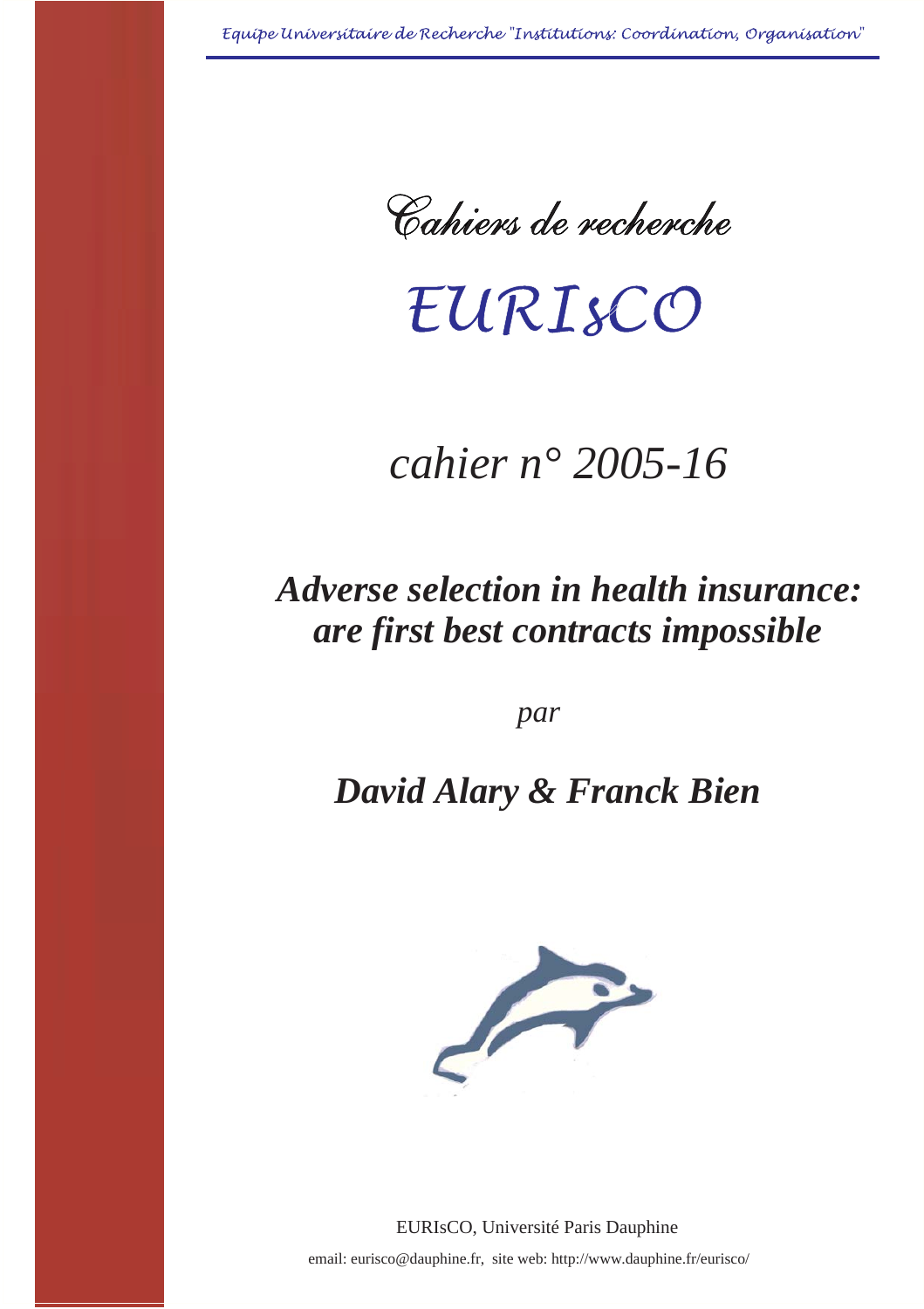## Adverse selection in health insurance: are first best

contracts impossible ?

David Alary<sup>∗</sup>

CERPEM-SDF, University Paris Dauphine

Franck Bien

EuRISCO LEGOS, University Paris Dauphine

#### Abstract

In this note, we intend to characterize conditions such that adverse selection is irrelevant in health insurance. We show that a condition is that policyholders health status is sufficiently reduced by illness.

JEL Classification: D82

Key Words: Adverse Selection, Health insurance, bivariate utility function, health status, optimal contract.

<sup>∗</sup>Corresponding author: CERPEM-SDF Universit´e Paris Dauphine, Place de Lattre de Tassigny, 75775 Paris cedex 16 France

Tel: [33](1) 44054665 / Fax: [33](1) 44054445 / E-mail: david.alary@dauphine.fr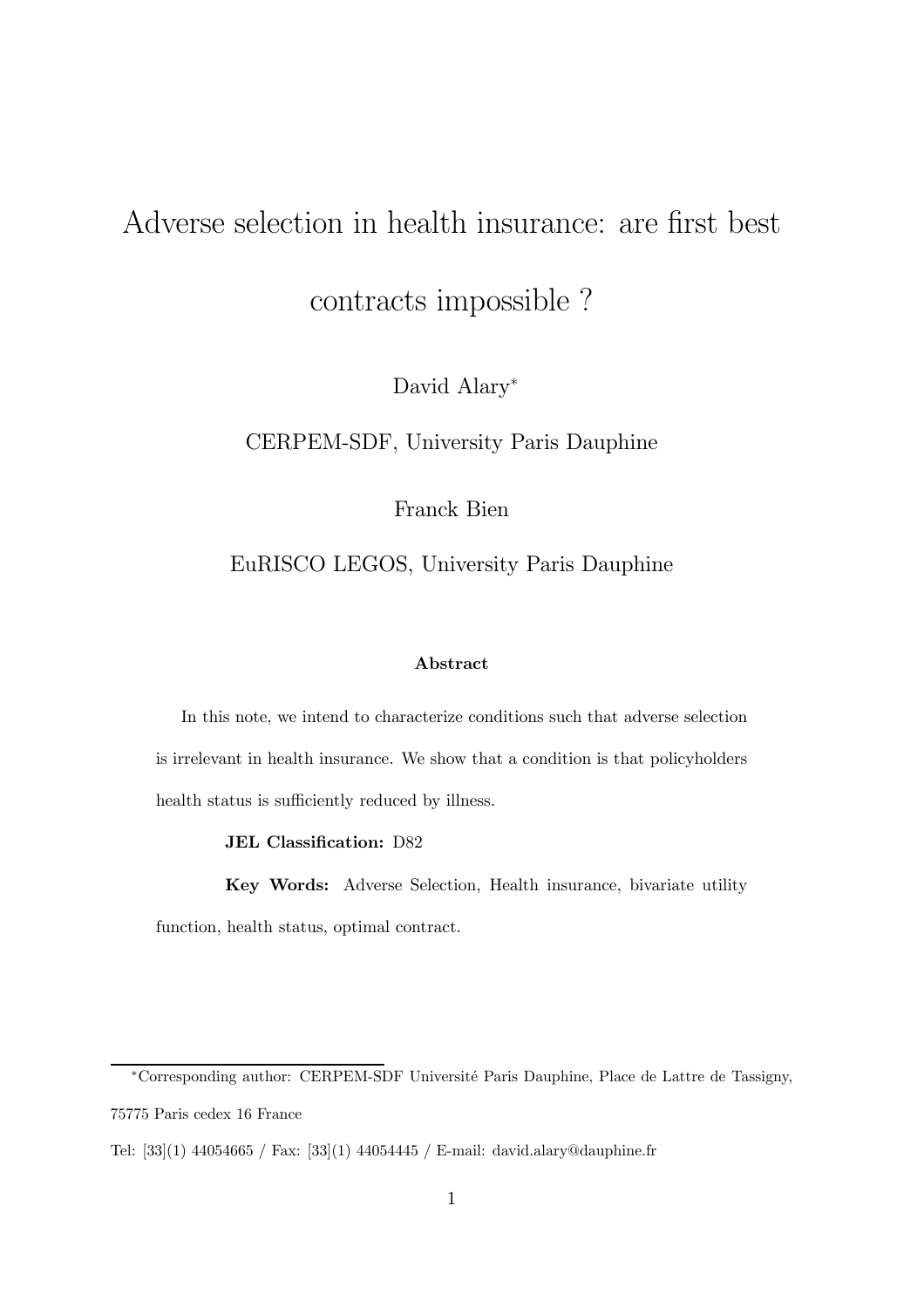#### 1 Introduction

Health risks have two major effects : a pecuniary one and a health related one. Moreover if the pecuniary risk is assurable health status is usualy unassurable but health status modifies the utility provided by the indemnity. Cook and Graham (1977) defined irreplaceable commodities as goods which modify the utility provided by wealth. Health appears to be a perfect example of such a good. Rey (2003) characterizes optimal insurance contracts when the utility is bivariated with perfect information.

Indeed a crucial information to determine risk on health insurance markets is family history which is known only by insured people thus creating an adverse selection problem. In this note we focus on the implications of adverse selection in such a framework. We want to determine if first best contracts are no longer an equilibrium.

We show that when over-insurance is not forbidden by institutionnal constraint, first best indemnisation function are larger than pecuniary loss if the marginal utility of wealth is decreasing in health otherwise the indemnity is lower than the pecuniary losses. The first part of this result provides an explanation for disability pension in health insurance contracts. The intuition is that illness reduce health status and then increases (decreases) the marginal utility of wealth in the bad state of nature when marginal utility is decreasing (increasing) in health.

Next, we give sufficient conditions such that first best contracts are optimal with asymmetric information. Indeed high risks prefer higher (resp. lower) idemnity than low risks when marginal utility of wealth is decreasing in health (resp. increasing). This difference is increasing in health loss then it may the case that the health loss is sufficiently high to allow first contracts to verify incentive compatibility.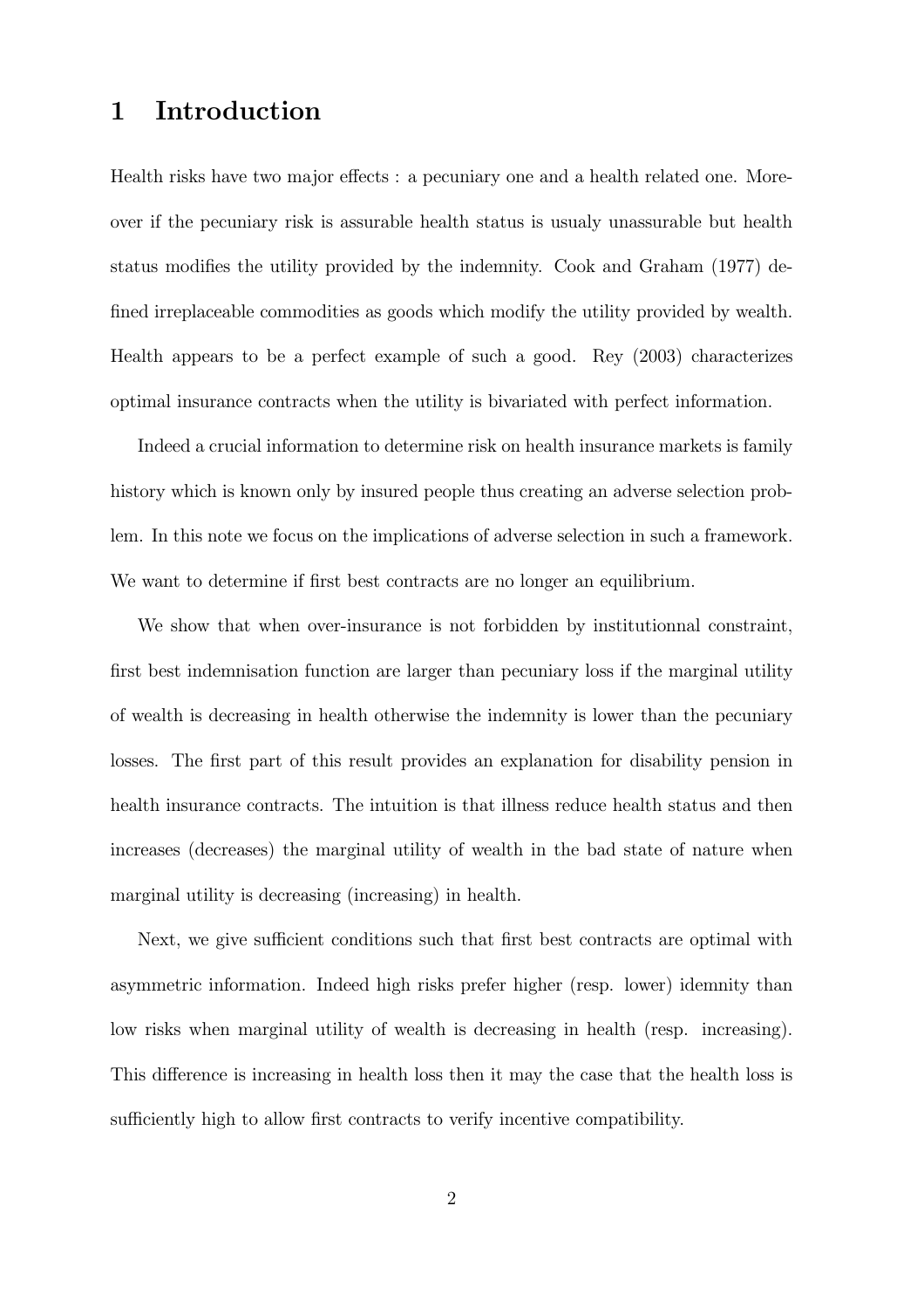The first section presents the framework and the second section discusses about first best contracts and adverse selection

## 2 The Framework

#### 2.1 Policyholders

We assume that there exists a large number of policyholders. Their preferences are described by a bivariate utility function  $U(W, H)$  with W being the initial wealth and H being the health status. U is increasing and concave in each term  $U_1 > 0, U_{11} <$  $0, U_2 > 0, U_{22} < 0.$ 

There exists two types of policyholders denoted by  $i \in \{L, H\}$  for high and low risk with  $p_H > p_L$ . We assume that all policyholders have the same initial wealth  $\omega$  and health status  $h$ . They face two states of nature: an illness state with a financial loss  $L$ and health loss  $\delta h_i$ . We assume that low risk policyholders face an unmalignant risk:  $\delta h_L < \delta h_H$ .

#### 2.2 Insurers

We assume that there exists a continuum of risk neutral insurers. They provide insurance contracts in a competitive market without transaction costs. They cannot identify risk type.

A contract is defined by a set of transfers contingent on the state of nature: a payment I in case a decease occurs and a payment P otherwise. I can be viewed as an indemnity net of the premium, P being the premium.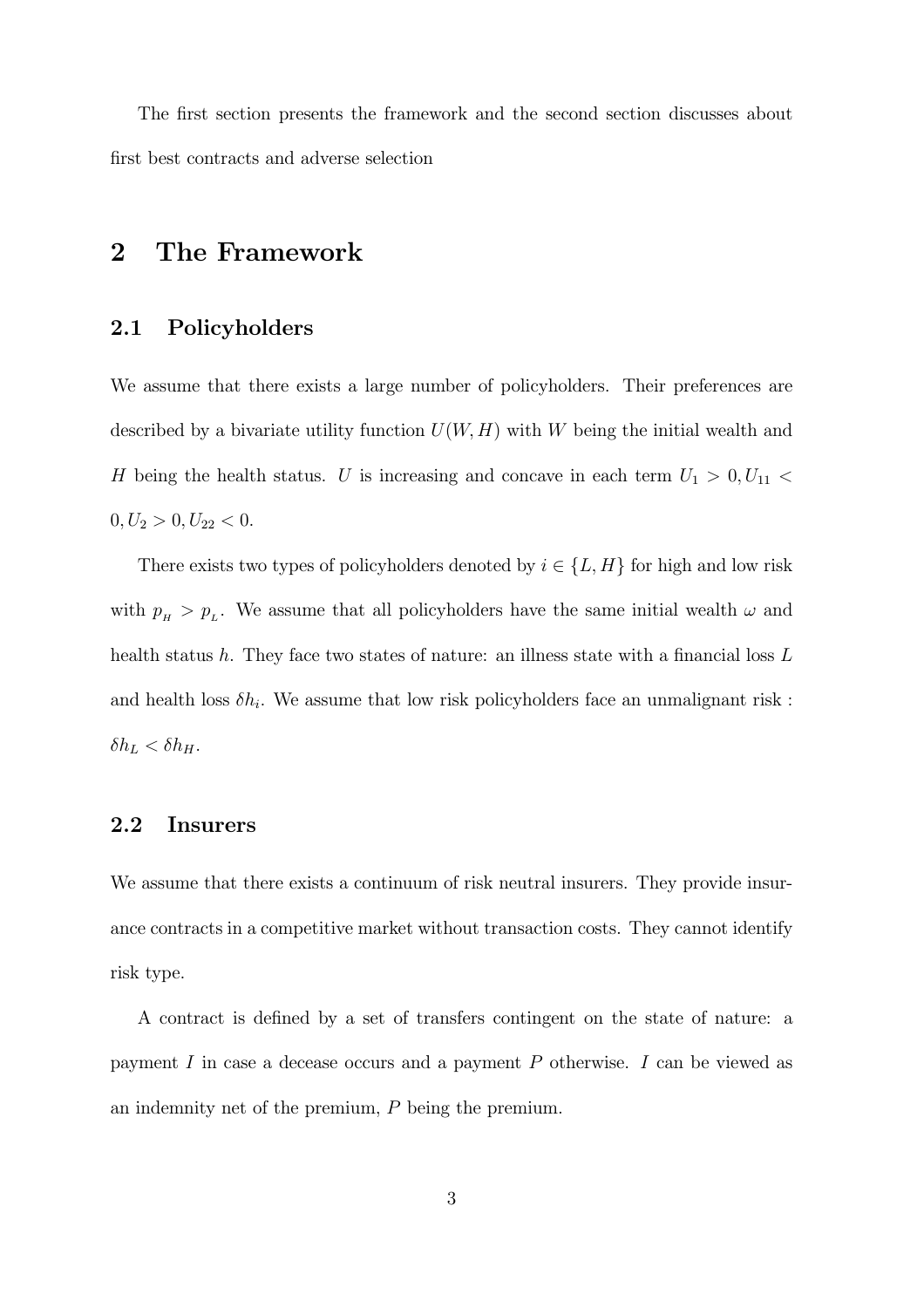#### 3 Optimal health insurance contracts

Let us assume perfect symetric information. Contracts are solutions of the following problem

$$
\max_{P,I} p_i U(\omega - L + I, h - \delta h_i) + (1 - p_i)U(W - P, h)
$$
  
s.t. 
$$
(1 - p_i)P - p_i I = 0 \ \forall \ i = \{H, L\}
$$
 (1)

The equilibrium contract has the following properties.

**Proposition 1** If  $U_{12} < 0$  the optimal contract imply overinsurance and if  $U_{12} >$ 0 policyholders receive underinsurance. Low risk's contract provide a smaller (resp. higher) coverage than high risk's one if  $U_{12} < 0$  (resp  $U_{12} > 0$ )

Proof. First order conditions are:

$$
\frac{\partial \mathcal{L}}{\partial P} = -(1 - p_i)U_1(\omega - P, h) + \mu(1 - p_i) = 0 \tag{2}
$$

$$
\frac{\partial \pounds}{\partial I} = p_i U_1(\omega - L + I, h - \delta h_i) - \mu p_i = 0 \tag{3}
$$

simplifying the first equation implies  $U_1(\omega - P, h) = \mu$ . Replacing  $\lambda$  in the second equation gives  $U_1(\omega - L + I, h - \delta h_i) = U_1(\omega - P, h)$ . Assuming that  $U_{12} < 0$  then  $U_1(\omega - P, h - \delta h_i) > U_1(\omega - P, h) = U_1(\omega - L + I, h - \delta h_i)$ . Since  $U_{11} < 0$ ,  $U_1$  is decreasing then  $\omega - P_i < \omega - L + I_i$  which implies  $I_i + P_i > L$ . The same proof holds for  $U_{12} > 0$  but for reverse inequalities.

Fully differentiating first conditions give us

$$
\frac{dI}{d\delta h_i} = \frac{(1-p_i)U_{12}(\omega - L + I, h - \delta h_i)}{(1-p_i)U_{11}(\omega - L + I, h - \delta h_i) + p_i U_{11}(\omega - P, h)}.
$$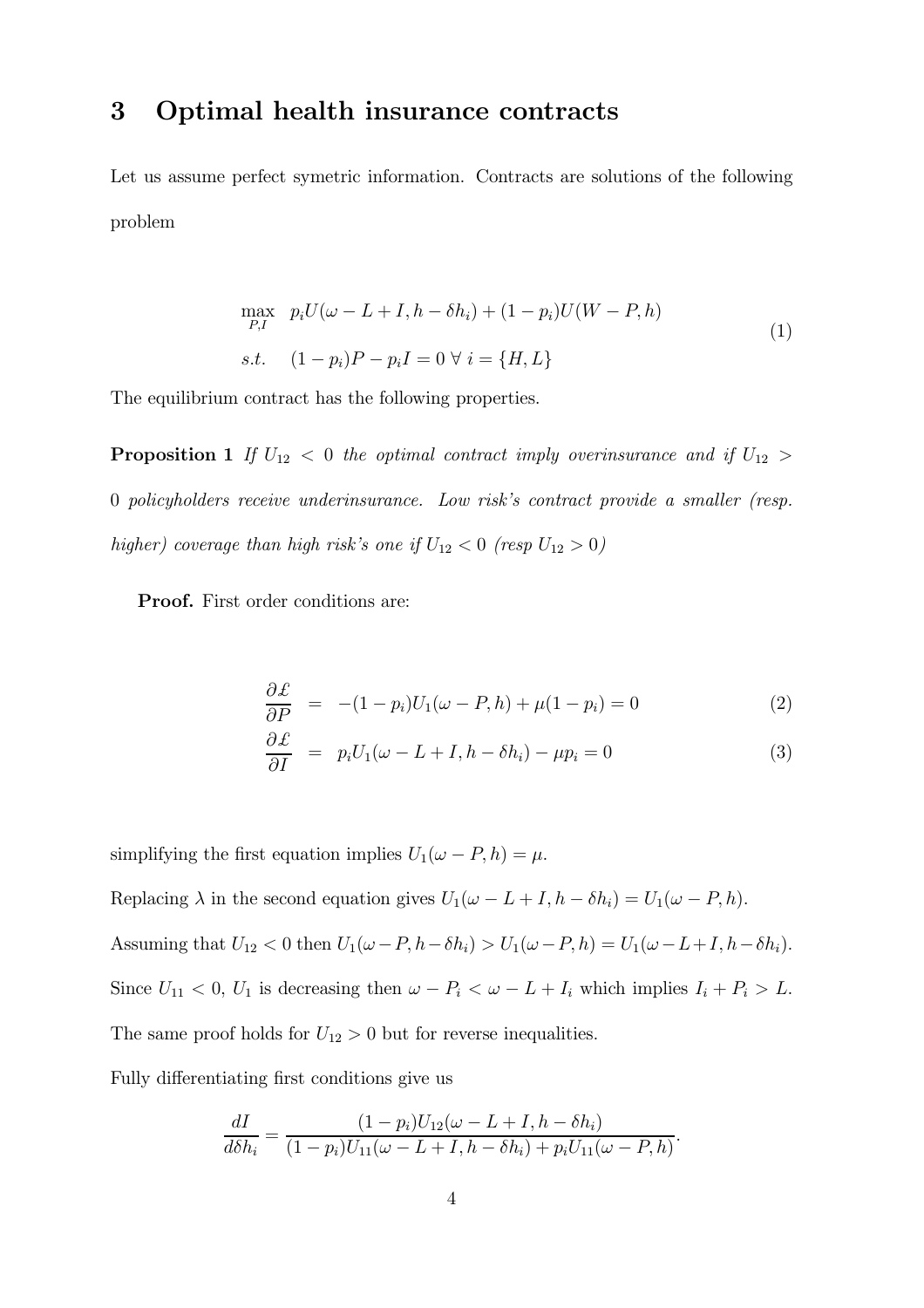Then if  $U_{12} < 0$ ,  $I_H > I_L$  otherwise  $I_L > I_H$ .

Since  $U_{12} < 0$ , the marginal utility of wealth is decreasing with health status then high risk policyholders valuate more the state of nature in which their health status is reduced. It implies that they want to be more than compensated for their health-care expenditure. In such a case, the indemnity has to be viewed as a disability pension. With the reverse hypothesis, they valuate less wealth in case of illness and then prefer a contract with a deductible. Low risk policyholders prefer a lower indemnity than high risk if the marginal utility of wealth is decreasing in health. Indeed, since their health status loss is smaller then they prefer a lower indemnity to compensate the uninsurable health risk. The reverse intuition applies to reverse hypothesis on marginal utility of wealth.

Let us assume that the information is asymmetric. Separating equilibrium implies that insurers offer to low risks a contract verifying the following condition

$$
p_H U(\omega - L + I_H, h - \delta h_H) + (1 - p_H)U(\omega - P_H, h)
$$
  
\n
$$
\geq p_H U(\omega - L + I_L, h - \delta h_H) + (1 - p_H)U(\omega - P_L, h)
$$
\n(4)

From proposition 1, we know that if  $U_{12} = 0$ , then first best contracts exhibit full insurance. It is straithforward to show that this constraint is never verified in such a case. Then, as in Rothschild-Stiglitz paper, optimal contracts are solution of the constrained maximisation problem.

Proposition 2 The first best set of contracts can be a separating equillibrium for a sufficiently large high risk's after-effect and not too different illness probabilities.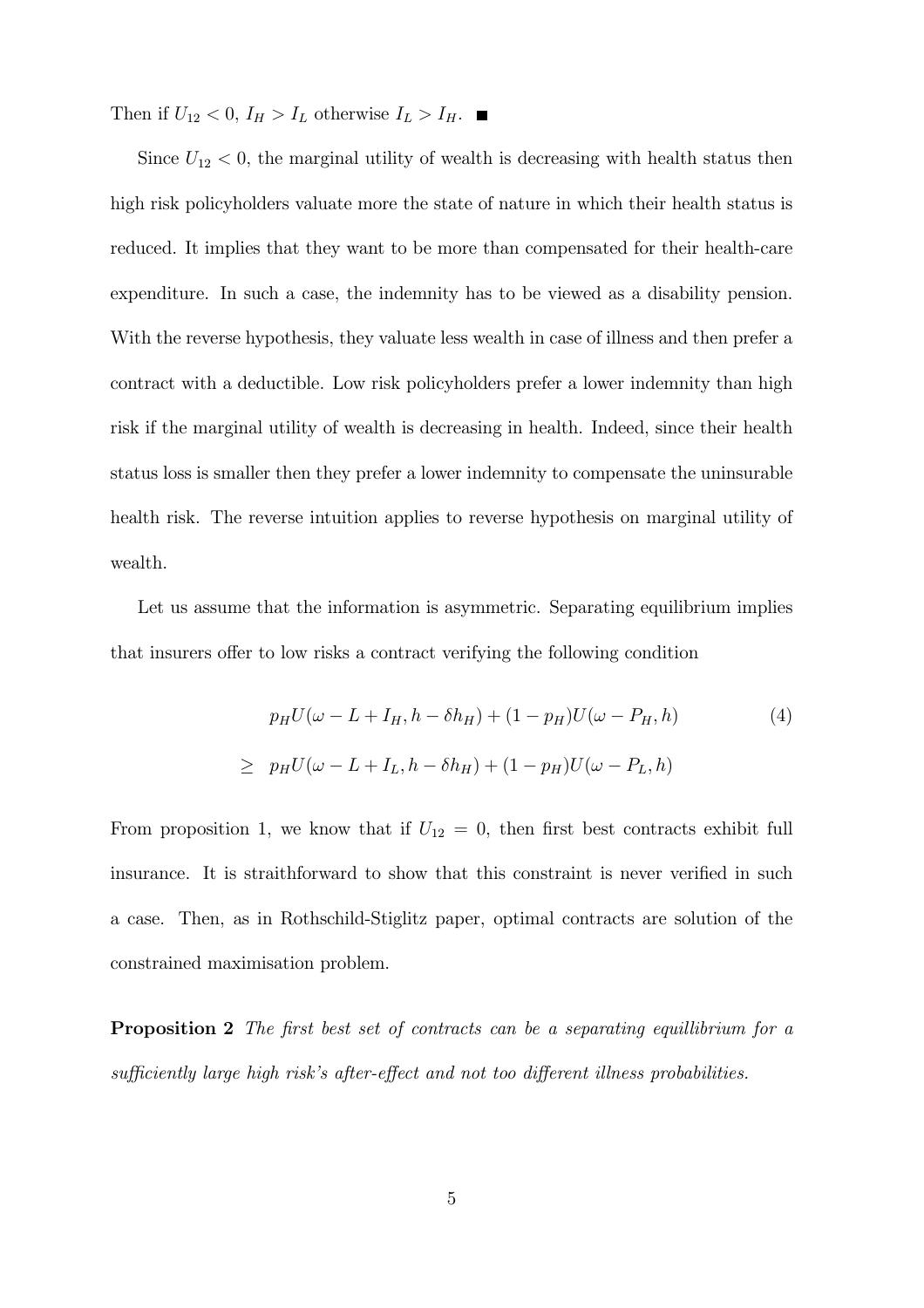Proof. The incentive compatibility condition when first best contracts are offered is

$$
p_H U(\omega - L + I_H^*, h - \delta h_H) + (1 - p_H)U(\omega - P_H^*, h)
$$
  
\n
$$
\geq p_H U(\omega - I_L^*, h - \delta h_H) + (1 - p_H)U(\omega - P_L^*, h)
$$
\n(5)

This is equivalent to the following inequalities :

$$
p_H \left[ U(\omega - L + I_H^*, h - \delta h_H) - U(\omega - L + I_L^*, h - \delta h_H) \right]
$$
  
\n
$$
\geq (1 - p_H) \left[ U(\omega - P_L^*, h) - U(\omega - P_H^*, h) \right]
$$
\n(6)

By developping both sides of the inequality around  $\omega$  we obtain

$$
\begin{aligned}\n\left[I_H^* - I_L^*\right] U_1(\omega, h - \delta h_H) &> \left[I_H^* - I_L^*\right] U_1(\omega, h) - \delta h_H \left[I_H^* - I_L^*\right] U_{12}(\omega, h) \\
&\geq \left[\frac{p_H \left(1 - p_L\right) I_H^* - (1 - p_H) p_L I_L^*}{p_H \left(1 - p_L\right)}\right] U_1(\omega, h)\n\end{aligned} \tag{7}
$$

Then a sufficient condition for the incentive constraint to be slack is

$$
\begin{aligned} \left[I_H^* - I_L^*\right] U_1(\omega, h) - \delta h_H \left[I_H^* - I_L^*\right] U_{12}(\omega, h) \\ \geq \left[\frac{p_H \left(1 - p_L\right) I_H^* - (1 - p_H) p_L I_L^*}{p_H \left(1 - p_L\right)}\right] U_1(\omega, h) \end{aligned} \tag{8}
$$

After rearranging we obtain the following condition

$$
\delta h_H \ge -\frac{(p_H - p_L) I_L^*}{p_H (1 - p_L) [I_H^* - I_L^*]} \frac{U_1(\omega, h)}{U_{12}(\omega, h)}
$$
(9)

Indeed, from proposition 1, we can show that  $\frac{dI^*}{d\delta H}$  and  $U_{12}$  have opposite signs implying that  $-[I_H^*-I_L^*]U_{12}(\omega, h)$  is always positive. If  $U_{12} > 0$ ,  $I_H^* < I_L^*$  when both types have the same probability of accident and we can show from propositon 1 that  $\frac{dI^*}{dp} < 0$  then there exists for all  $p_H$  a value of  $\delta h_H$  verifying this condition. Let us assume now that  $U_{12} < 0$  implying that  $I_H^* > I_L^*$ . Starting from the case  $p_H = p_L$ , an increase in  $p_H$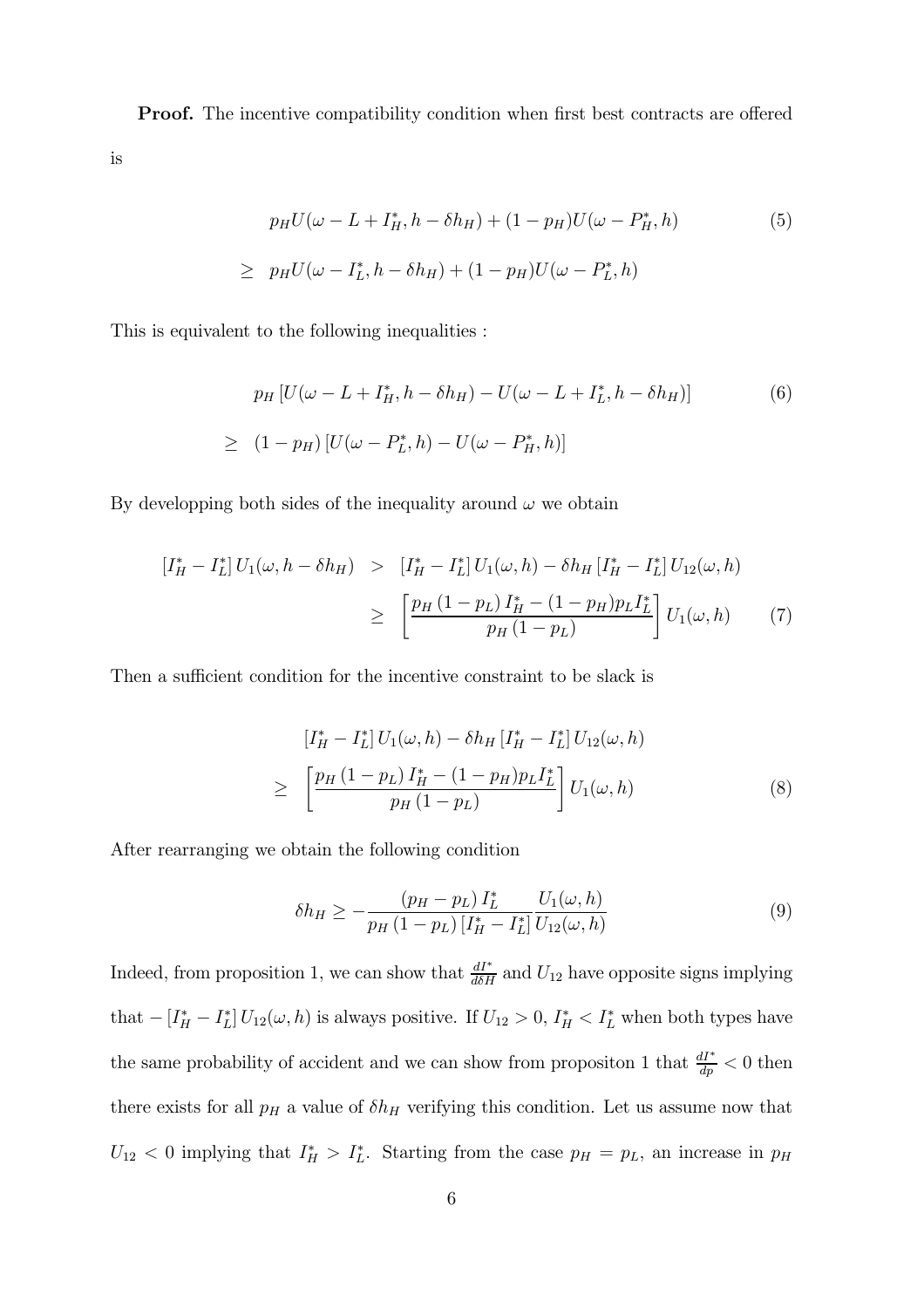induces a decrease in  $I_H^*$  since  $\frac{dI^*}{dp} < 0$ . Then there exists a value  $\bar{p}_H$  of  $p_H$  such that  $I_H^* = I_L^*$ . Then  $\forall p_H \le \bar{p}_H$ , it exists a corresponding value of  $\delta h_H$  such that first best contracts can be implemented at equilibrium with asymmetric information.  $\blacksquare$ 

Due to differences in health loss high risk policyhloders' optimal indemnity is higher (resp. lower) than low risks' when marginal utility of wealth is decreasing in health (resp. increasing). When both types have the same risk but health loss, it is straithforward to show that high risks prefer a lower indemnity for the same premium per unit than low risk. This implies that no envy exists between types. However, risks are not only different in health loss but also in illness probability. Increasing  $p<sub>H</sub>$  decreases high risks' indemnity then it increases attractability of the low risks' contract. However this negative effect can be balanced by an increase in the health loss. Then there exists for each  $p<sub>H</sub>$  a value of high risks' health loss such that first best contracts are implementable. However health loss can not exceed health status implying that such result is not always true.

## 4 Conclusion

In this note we want to determine if adverse selection in health insurance implies, as in other insurance markets, that first best contracts are not eligible for an equilibrium. In order to deal with this issue we consider a framework taking into account the effect of health status on utility via a bi-dimentionnal utility function.

We showed that optimal contracts can exhibit over- or under-insurance depending on the marginal utility of wealth sensibility to health variation. Moreover we characterized sufficient conditions such that first best contracts are no longer cancelled when